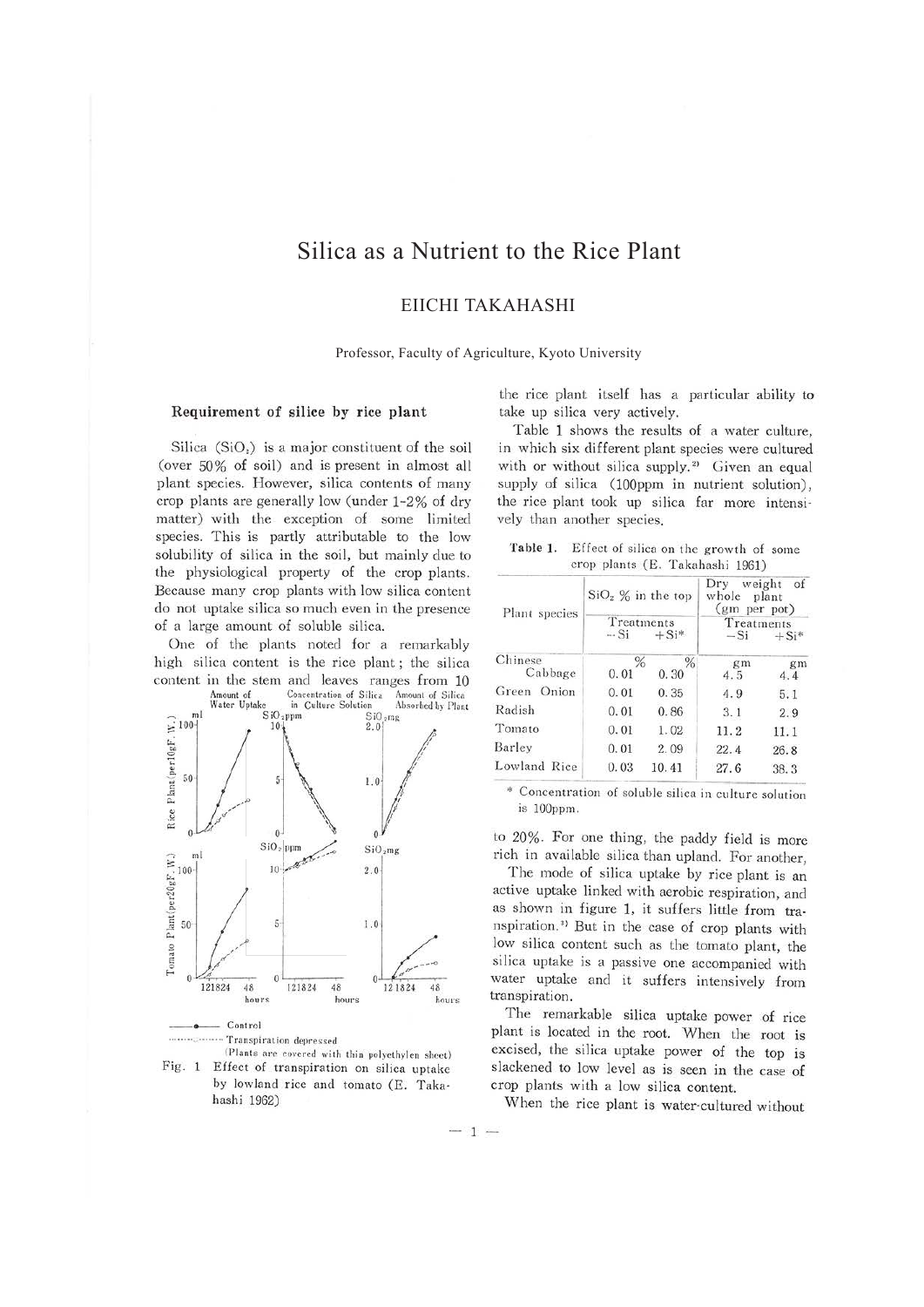| SiO <sub>2</sub><br>concentration<br>in culture<br>solution<br>ppm | %<br>SiO <sub>2</sub><br>1n<br>whole<br>plant<br>% | Dry weight<br>of whole<br>plant per<br>pot<br>gm | Weight of<br>mature<br>grains per<br>pot<br>gm | Number<br>ot<br>panicles<br>per<br>pot | Number<br>ot<br>spikelets<br>per<br>panicle | Percentage<br>of fully<br>ripened<br>grains<br>% |
|--------------------------------------------------------------------|----------------------------------------------------|--------------------------------------------------|------------------------------------------------|----------------------------------------|---------------------------------------------|--------------------------------------------------|
| $\boldsymbol{0}$                                                   | 0.03                                               | 22.4                                             | 2.9                                            | 11                                     | 50.7                                        | 26.9                                             |
| $\overline{5}$                                                     | 0.62                                               | 24.8                                             | 3.7                                            | 12                                     | 48.5                                        | 31.1                                             |
| 20                                                                 | 2.00                                               | 27.6                                             | 6.3                                            | 12                                     | 52.3                                        | 45.6                                             |
| 60                                                                 | 5.19                                               | 29.7                                             | 8.6                                            | 13                                     | 51.4                                        | 61.7                                             |
| 100                                                                | 8.01                                               | 32.3                                             | 11.2                                           | 13                                     | 53.5                                        | 78.0                                             |

Table 3. Effect of the period of silica supply on the grain yield of lowland rice

| Period of silica supply*      |                                 | %<br>SiO <sub>2</sub><br>ın | Dry weight<br>of whole | Weight of<br>mature     | Number<br>of           | Number<br>ot                | Percentage<br>of fully |
|-------------------------------|---------------------------------|-----------------------------|------------------------|-------------------------|------------------------|-----------------------------|------------------------|
| Vegetative<br>growth<br>stage | Reproductive<br>growth<br>stage | whole<br>plant<br>%         | plant per<br>pot<br>gm | grains per<br>pot<br>gm | panicles<br>per<br>pot | spikelets<br>per<br>panicle | ripened<br>grains<br>% |
| $-Si$                         | $-Si$                           | 0.03                        | 27.1                   | 4.7                     | 9.5                    | 49                          | 50                     |
| $+Si$                         | $-Si$                           | 2.23                        | 30.8                   | 6.6                     | 10.3                   | 47                          | 67                     |
| $-Si$                         | $+Si$                           | 6.42                        | 35.2                   | 10.3                    | 10.0                   | 65                          | 78                     |
| $+Si$                         | $+Si$                           | 8.30                        | 38.3                   | 10.8                    | 11.0                   | 63                          | 77                     |

\* Concentration of soluble silica in culture solution is 100ppm.

any silica supply, the growth decreases and the grain yield is poor even in the case of free from any disease and lodging. And when silica is applied to the rice plant the growth and grain yield increases according as the amount of supplied silica increases (Table 2).<sup>41</sup>

However, as shown in Table 1. the crop plants having a low degree of silica uptake power such as Chinese cabbage, green onion, radish and tomato plant, do not show any appreciable difference in their growth and yield, whether they are supplied with silica or not.

From these facts showed above, it may be assumed that the rice plant requires silica and its requirement is derived from the physiological peculiarity of the rice plant.

### Role of silica in rice plant.

In Japan silicate materials such as calciumsilicate slags are being applied widely to the paddy fields with the following beneficial effects on rice yields :

1) When silicate material is applied to the soil of a large phosphorus-fixation capacity, it

prevents phosphorus-fixation, releases a Part of fixed phosphorus and thus increases the amount of available phosphrus in the soil.<sup>51</sup>

2) When silica is absorbed by the rice plant in a large amount, silica deposits on the surface of the leaves and stem, and increases the resi· stance to fungus diseases and lodging.<sup>51</sup>

3) A sufficient supply of silica permits the rice plant to keep the leaves erect and less curved and thus improves the assimilation system.<sup>6)</sup>

4) A silica supply for the rice plant increases the leaf area, prevents the decrease of the photosynthetic activity of the lower leaves and thus enhances the photosynthetic capacity as a whole.<sup>5)</sup>

5) A silica supply promotes the oxidation power of the rice plant's root and thus alleviates the toxicity of H:S and the harm that any excessive amount of ferrous iron may do.<sup>7)</sup>

Of the five beneficial effects mentioned above, the first effect is that of soil amelioration ; this effect is also expected for those crop plants which do not require silica as a nutrient. Meanwhile, the second and third effects are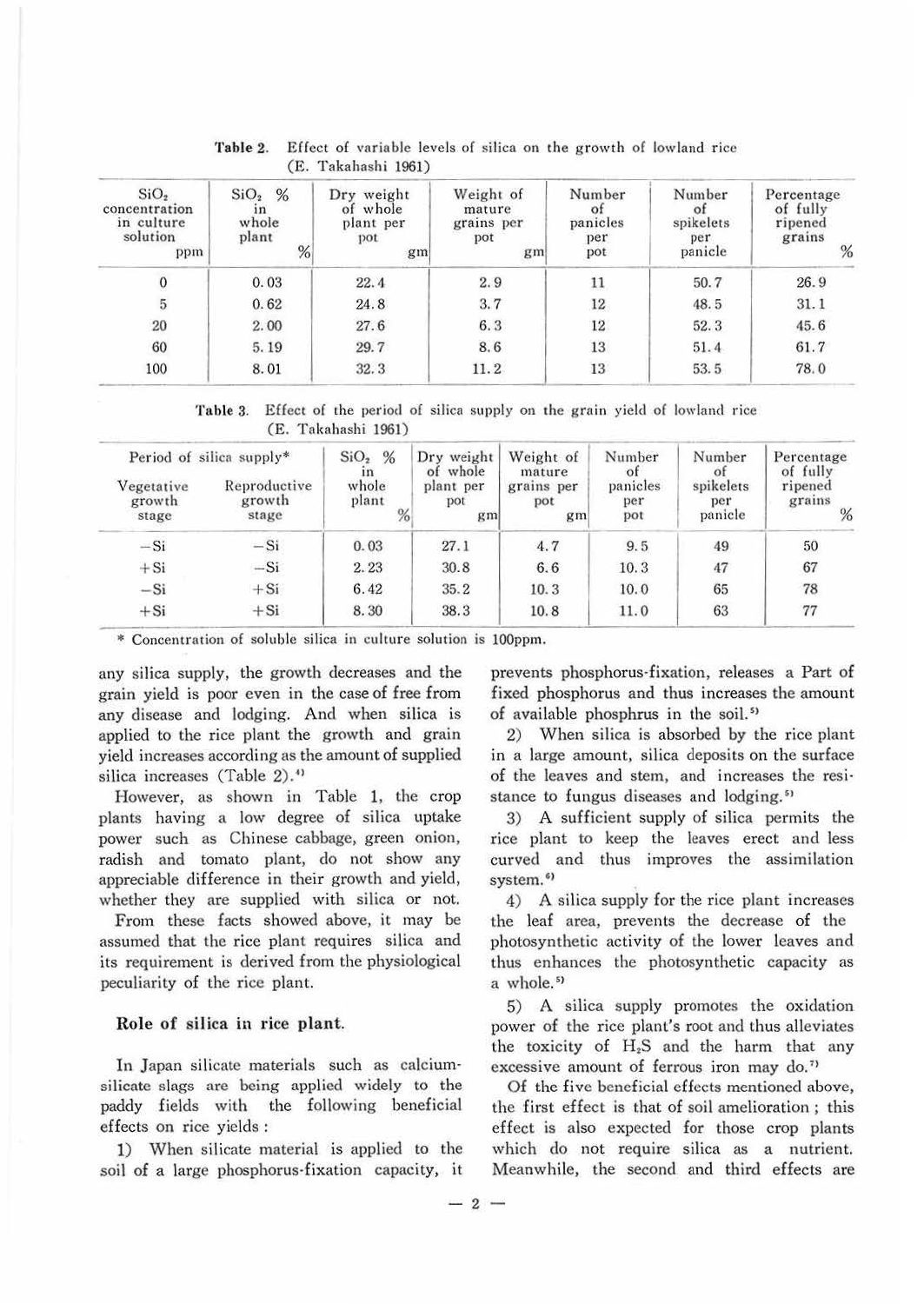partially of a "mechanical" nature and the fourth and the fifth effects are "physiological" in character and these effects  $(2 \sim 5)$  are seemed to be limited to the plants with high silica content.

As a nutrient to the rice plant, silica is particularly effective when it is supplied together with a heavy dose of nitrogen. For one thing, the luxuriance of the plant's foliage and the resultant deterioration of the assimilation system can be held in check and the ratio of photo· synthesis to respiration per unit leaf area can be improved. For another thing, the resistance to fungus diseases and lodging can be enhanced at the same time. Thus, the rice plant should be able to enhance "the adaptability to heavy fertilization" in both the narrow and the broad sense of the terms.

It should be noted also that an adequate supply of silica is essential for the rice plant through out the entire growth period, particularly in and .after the stage of panicle primordial formation, as shown in Table 3.<sup>8)</sup>

#### Effect of silicate fertilization to rice plant

In Japan attempts to enhance the fertility of paddy soil with silicate materials were first made in and around 1952. Widely used here as .a silicate material are iron slags produced by iron works in large quantities. The demand for silicate materials has since been expanded .annually and it is estimated that over one million tons of silicate materials will be used tor this purpose in Japan in 1968.

It is assumed that the effect of silicate materials on the rice yield will become visible when the amount of available silica in the soil is smaller than  $10.5mg$   $SiO<sub>2</sub>/100gs$ oil in terms of the pH 4 acetate buffer solution extractable, and when the silica content in straw is below 11 per cent. $9$ 

The Ministry of Agriculture and Forestry's survey conducted on this assumption shows that 880,000 hectares of paddy fields in Japan or nearly as much as 30 per cent of the nation's total rice acreage is deficient in the available silica.

A similar survey is carried out in some .Southeast Asian area, for instance, Bukitmerah

in Malaysia and Los Banos in the Philippines to determine the effect of silica supply to the rice plant. As yet, however, they have not reported of any particularly successtul case. One reason for this appears to be that both soils and river waters in these areas contain large amounts of available silica. (For instance, paddy fields in and around Los Banos are reported as containing as much as  $42mg$  SiO $/100g$  soil)

According to the reports from elsewhere in Southeast Asia, however, the soil deficient in available silica exists in many different areas. Khorat in Thailand is mentioned as one of such areas in a report by Prof. Kawaguchi and his associates.<sup>10</sup> Thus, in these areas, the effect of silicate fertilization is expected. Moreover, the importance of silicate fertilization to the rice plant is expected to be enhanced with the anticipated increase in the application of nitro· genous fertilizers in Southeast Asia in the future.

#### $Ref$ erences

1) Takahashi E., Okuda A. The Role of Silicon. Symposium on the Mineral Nutrition of Rice Plant. (International Rice Research Institute) pp. 123-146. Johns Hopkins Press 1966. Plant. (In<br>pp. 123-144<br>2)  $\frac{p}{\text{Effect of}}$ Effect of Silicon on the Growth of Barley, Tomato, Radish, Green Onion, Chinese Cabbage, and Their Nutrients Uptake. J. Sci. Soil and Manure, Japan 32 623-626, 1961 (in Japanese with English summary).  $3) \longrightarrow$ Some Examinations on the Specific Bahavior of Lowland Rice in Silicon Uptake. ibid 33 217-221, 1962.  $4)$  - . Effect of Various Amounts of Silicon Supply on the Growth of the Rice Plant and Its Nutrient Uptake. ibid 32 : 533-537, 1961. 5) Report of Research and Investigation Supported by the Ministry of Education, Japan. No. 48. 1958. "Studies on the Promotion of Ultimate Yields of

crops *by* the Application of Silicate Materials". (in Japanese).

6) Iwata I. Baba T. Effect of Silica Upon the Adaptability of Rice Plant for Heavy Manuring in Relation to Photo· synthesis.

 $-3 -$